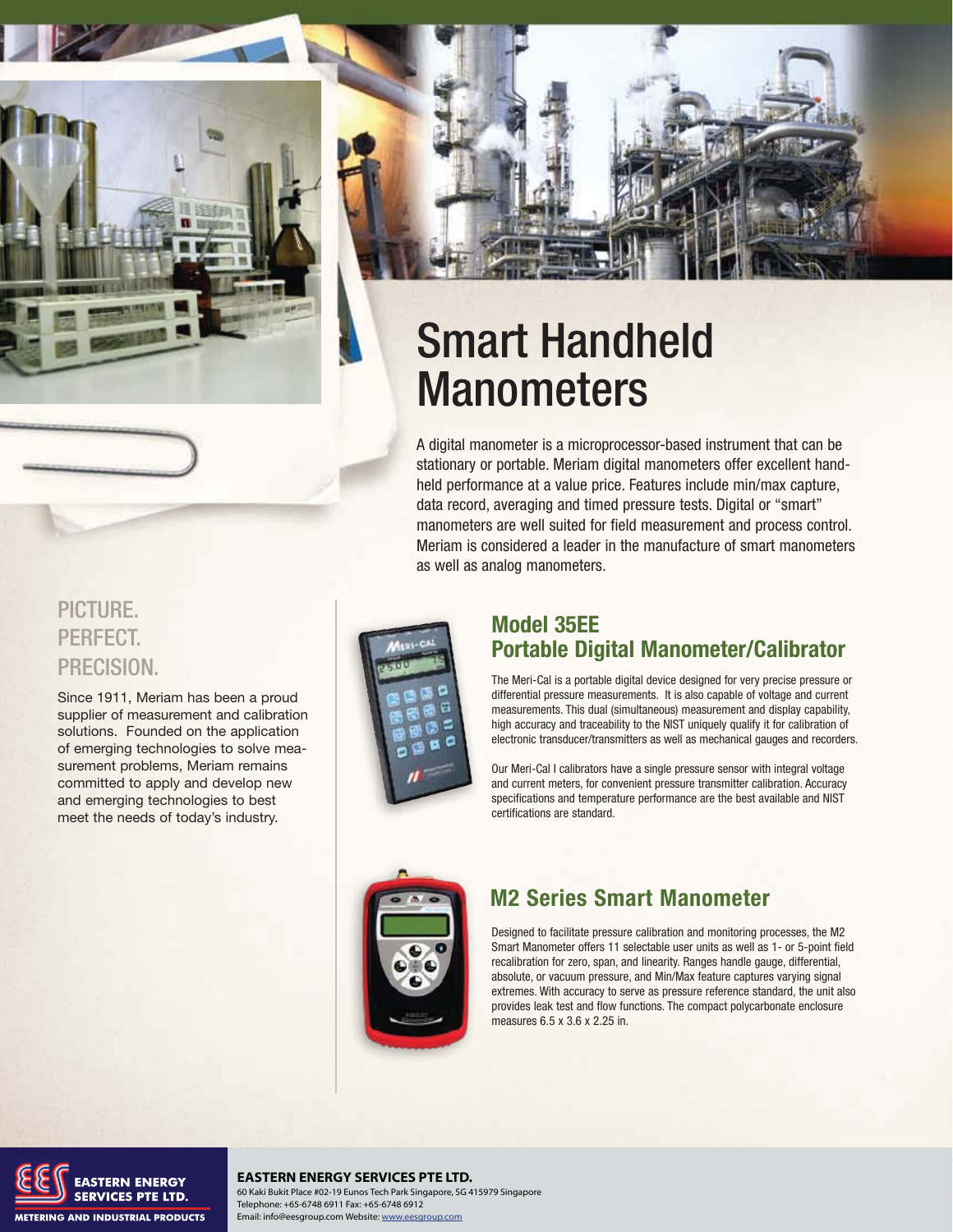

### **M202 Precision Absolute Manometer**

Meriam's M202 Precision Absolute Manometer is very useful as a surveyor's tool because it accurately measures changes in altitude. Like Meriam's other smart manometers, it is hand-held for convenience and portability.

Powered by field replaceable 4 AA alkaline batteries, the unit includes a 0.25 in. display that can be read out in 9 engineering units. The combination of accuracy and fluid compatibility makes the M202 ideal for environmental, test or real-time process measurements of pressure relative to absolute zero.



### **M1 Series Digital Manometer/Calibrator**

Our M1 Series of digital manometers/calibrators offer excellent handheld performance at a value price. Choose from the M100 Digital Manometer with a  $\pm$  0.25% FS accuracy. Need better accuracy but don't want to pay the high-prices associated with it? Then the M101 Calibrator is for you. Along with its additional features, it provides more exacting measurements  $(± 0.10\%$  FS accuracy) and still saves you money.

 $o_{th_{e}}$ 

64

The M2 features NIST traceable accuracy of  $\pm$  0.025% F.S., independent of temperature from 23° to 122°F (-5° to 50°C). acy of<br>rature<br>.

### **OUR COMPETITORS DON'T N'T EVEN COME CLOSE!**



#### **EASTERN ENERGY SERVICES PTE LTD.**

60 Kaki Bukit Place #02-19 Eunos Tech Park Singapore, SG 415979 Singapore Telephone: +65-6748 6911 Fax: +65-6748 6912 Email: info@eesgroup.com Website: www.eesgroup.com



Meriam was the obvious choice when it came to ordering my M2 Smart Manometer. This was the first time I have bought a handheld manometer – and their level of expertise impressed me as I did have a lot of questions. I have used the manometer numerous times in the field and am happy with the accuracy and reliability of the product.

-Field Engineer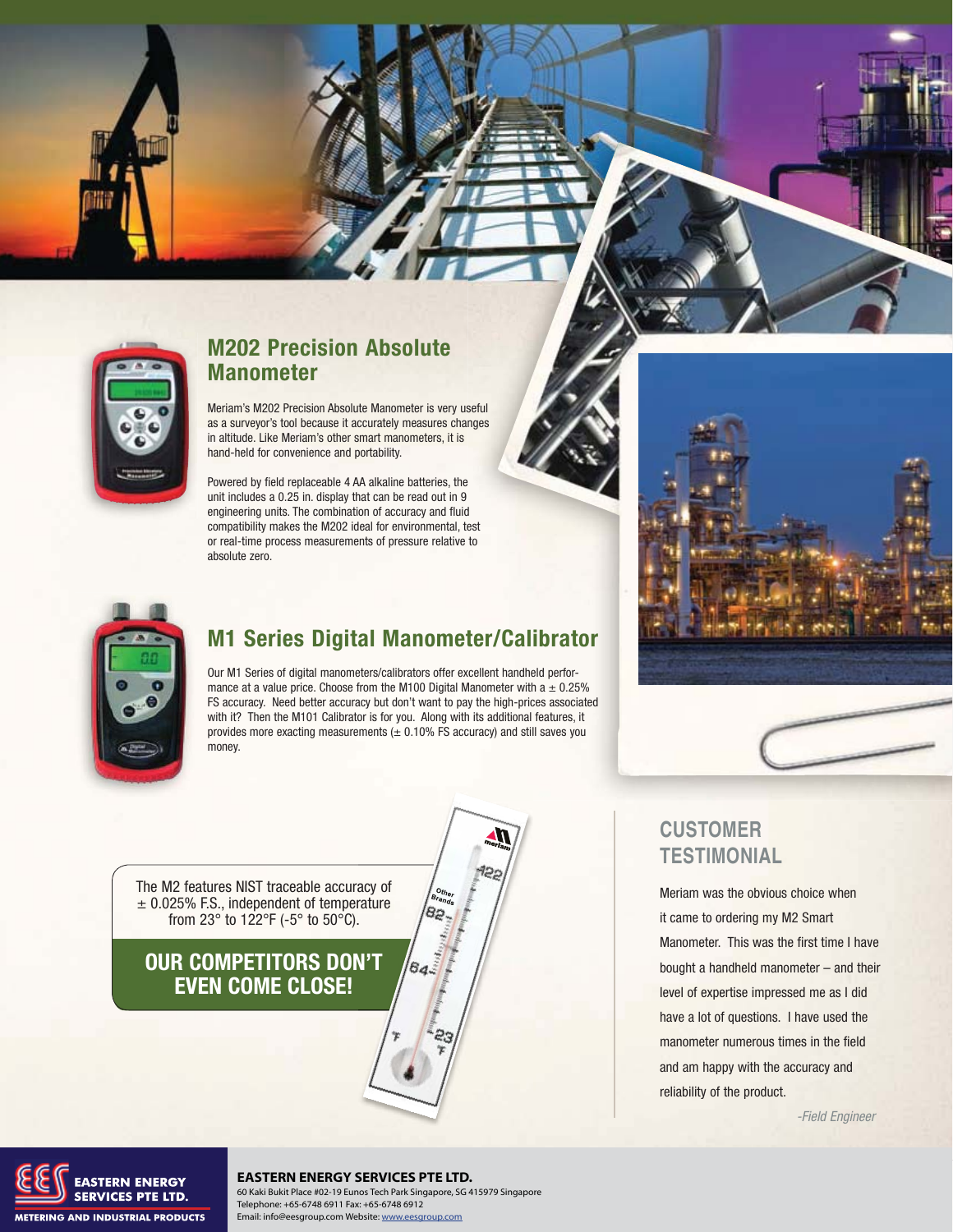

# Model 35EE Meriam Portable Digital Manometer / Calibrator

The Meri-Cal is a portable digital manometer/calibrator for pressure and differential pressure measurement. It features high accuracy and rugged design which brings laboratory test and calibration capability to the field.

Meri-Cal's display simultaneously indicates pressure (or differential pressure) and electronic transducer/transmitter output in any of 8 key selectable engineering units. Meri-Cal continues to be the most cost effective and useful method of precise measurements.

Meri-Cal is available with CSA certification for intrinsic safety for use in Class I, Groups A, B, C and D areas.

### Merical Model 35EE Features

#### **Engineering Units**

In  $H_2O$  at 20°C, cm  $H_2O$ , PSI, in Hg at 0°C, mm Hg, Kg/cm<sup>2</sup>, kPa, mBar and user scaled.

#### **Rugged Design**

The case is made of impact resistant, injection molded ABS material. The keyboard is a sealed membrane type having a chemical resistant polyester surface with tactile feedback type keys. Internal components have a protective conformal coating.

#### **Applications**

The Meri-Cal may be used for test measurement of pressure or differential pressure and as a calibrator for mechanical recorders, gauges, pneumatic controls and electronic transducers and transmitters.

#### **Auto Zero**

A push of a button automatically establishes zero. There is no need to compute compensation factors for local gravity, temperature or head difference due to the location of the tester versus the unit under test.



**EASTERN ENERGY SERVICES PTE LTD.**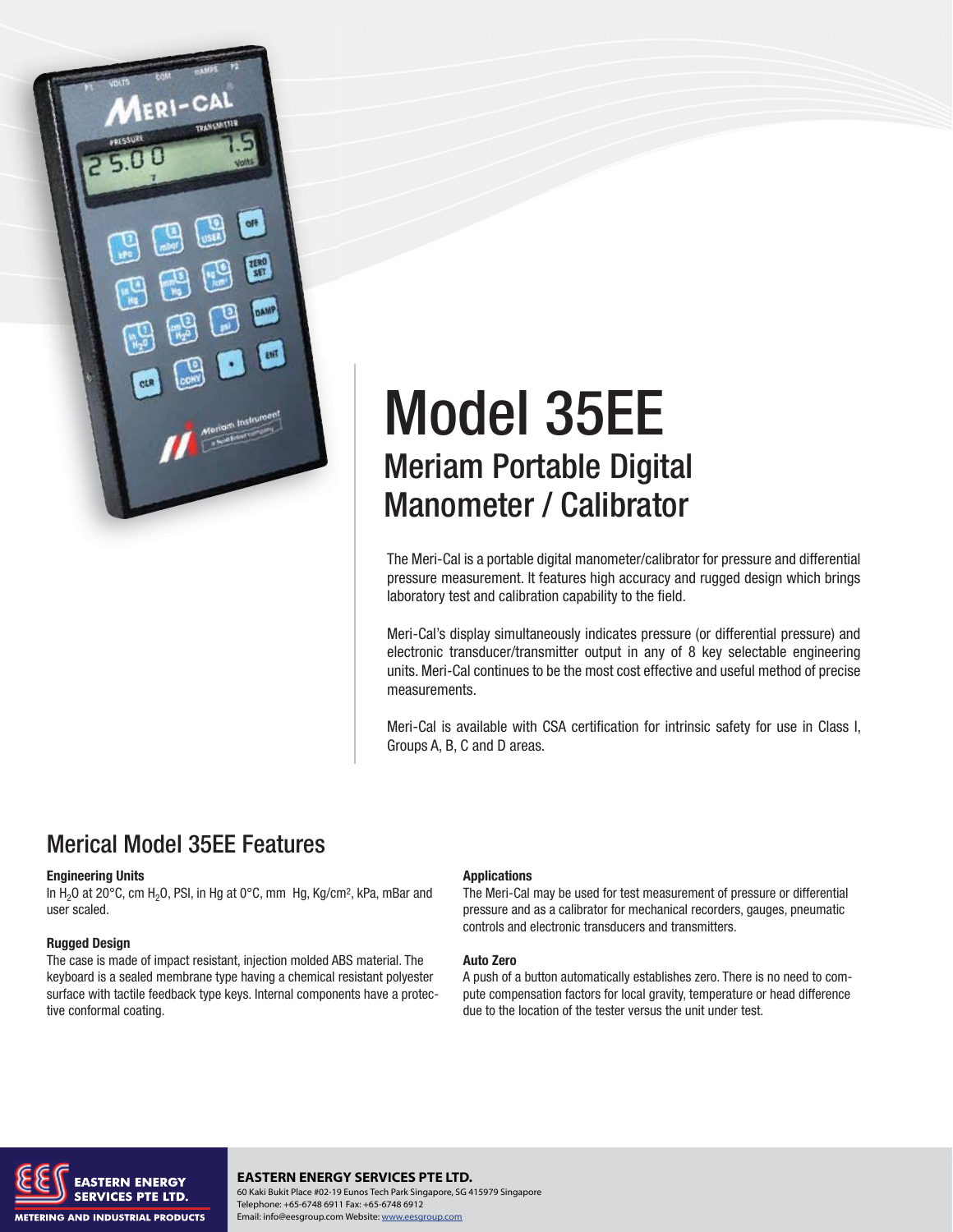# **Model 35EE**

# **Meriam Portable Digital Manometer / Calibrator**

# Ordering Information

# Models/Ranges<br>LP200I and DP200I

200" H<sub>2</sub>O (500 mbar) LP2000I and DP2000I  $2000''$   $\overline{H}_2O$  (5.0 bar)<br>All Models Voltage: 0 to 30 Vdc Voltage: 0 to 30 Vdc Current: 0 to 30 mAdc

LP models measure gauge pressure only. DP models can be used to measure differential pressure, gauge pressure and vacuum.

### Accessories/Options

- Hand Pump can generate 145 PSI. Built in vernier provides precise adjustment of pressure while a needle valve allows for a controlled release of pressure.
- AC powered battery charger is switchable from 110 Vac to 220 Vac, 50/60 Hz.
- Test Lead Kit contains electrical connectors for adapting the Meri-Cal to read outputs from transmitters and transducers.

Meri-Cal kit includes the Meri-Cal, ABS plastic carrying case with die cut foam inserts, pressure pump, pneumatic quick connect fittings and tubing, electrical test leads kit and AC powered battery charger. All kit items can be purchased separately.

All Meri-Cals ordered without the kit have a soft vinyl, padded carrying case.

| <b>Specifications</b> |                                                                                                                                                                                                                                                                                                            |  |
|-----------------------|------------------------------------------------------------------------------------------------------------------------------------------------------------------------------------------------------------------------------------------------------------------------------------------------------------|--|
| Accuracy              | Pressure: $\pm$ 0.1% of reading, $\pm$ 1 count<br>Voltage/Current: $\pm$ 0.1% of reading, $\pm$ 2 counts<br>Accuracy includes the combined effects of linearity, hysteresis, repeatability and<br>temperature over the calibrated range. All units are provided with certificates of<br>NIST traceability. |  |
| <b>Display</b>        | 8 digit (4 pressure or D/P and 4 voltage or current) LCD type with .3" high<br>$(7.6 \text{ mm})$ digits.                                                                                                                                                                                                  |  |
| Resolution            | 4 digit auto-ranging for optimal accuracy and resolution of the display for both<br>pressure and electrical inputs.                                                                                                                                                                                        |  |
| Temperature Range     | -40°F to 140°F (-40°C to 60°C)<br>Storage:<br>-20°F to 122°F (-29°C to 50°C)<br>Operating:<br>None within the range of -4°F to 104°F<br>Effect:                                                                                                                                                            |  |
| Media Compatibility   | For use with clean, dry, non-corrosive and non-conductive gases only.                                                                                                                                                                                                                                      |  |
| Enclosure             | Weighs less than 1.1 pounds (0.5 kg). Overall dimensions are 4" x 7.5" x 1.9"<br>(102mm x 191mm x 48mm).                                                                                                                                                                                                   |  |



#### **EASTERN ENERGY SERVICES PTE LTD.** 60 Kaki Bukit Place #02-19 Eunos Tech Park Singapore, SG 415979 Singapore Telephone: +65-6748 6911 Fax: +65-6748 6912 Email: info@eesgroup.com Website: www.eesgroup.com

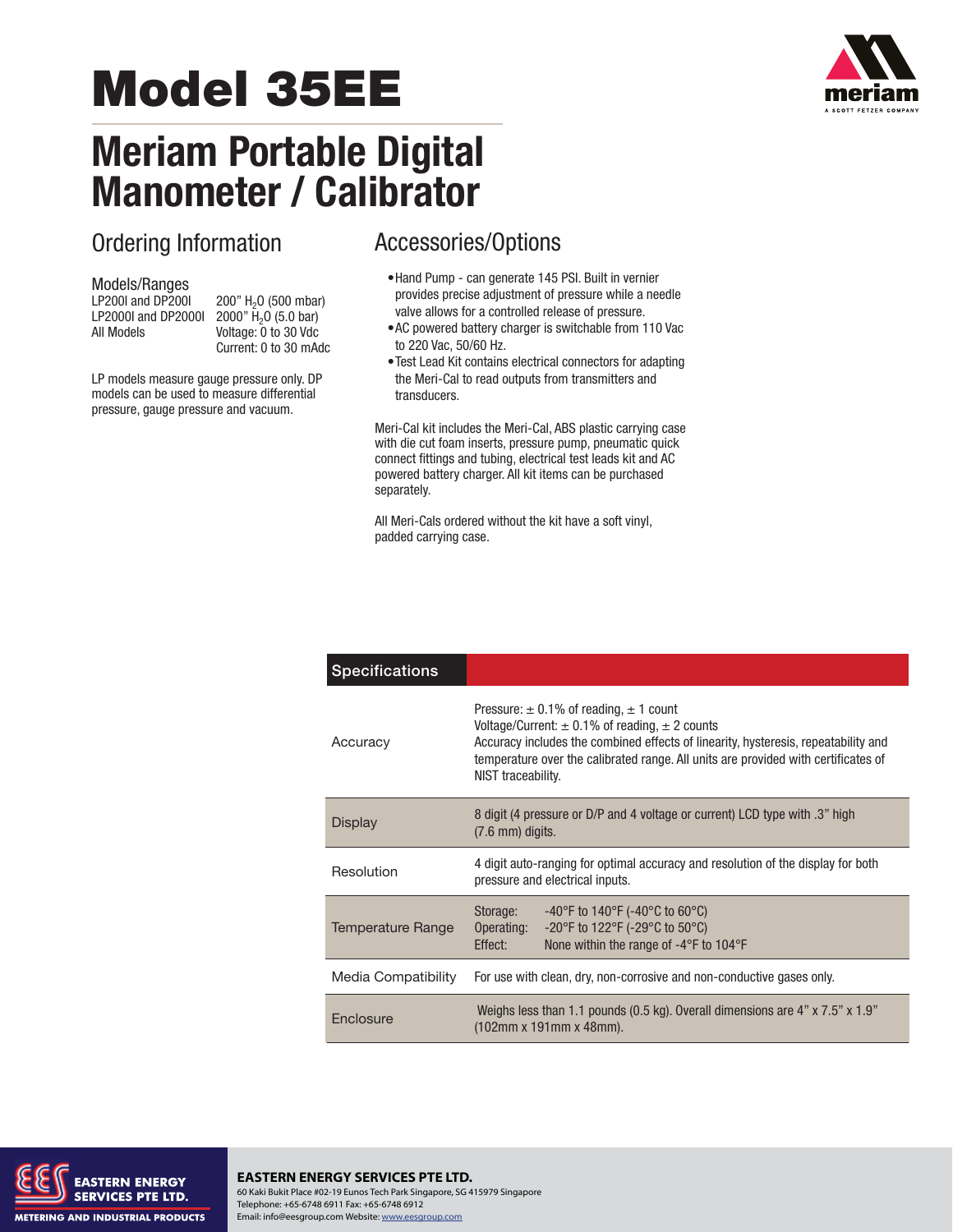

# M1 Series Advantages

**Engineering Units (8-selectable)**

Inches of H<sub>2</sub>O @ 20°C, mm of H<sub>2</sub>O @ 20°C, mm of Hg @ 0°C, Inches of Hg @ 0°C, kPa, mBar, Bar, PSI and user selectable.

#### **Media Compatibility**

Non-isolated sensor for clean, dry, non-corrosive gases.

#### **Pressure Limits**

(DN) units - 3 x F.S. on high side only or 200 PSI, whichever is less. (GN or AN) units - 3 x F.S. range or 200 PSI, whichever is less.

#### **Accuracy**

M100: ±0.25% FS M101: ±0.10% FS No temperature effect over the entire operating range 14°F to 122°F (-10°C to +50°C).

#### **Min/Max (M101 only)**

Displays the MIN and MAX pressures.

# M1 Series Digital Manometer/Calibrator

The M1 Series of handheld manometers from Meriam Process Technologies combines form, fit and function to deliver precision pressure measurement for field, plant or lab use. For reference indication and shirt pocket convenience, select the low cost M100 Digital Manometer with its +/- 0.25% FS accuracy. Or specify the M101 Calibrator when better accuracy is needed for more exacting measurements. The M101 delivers +/- 0.10% FS accuracy and additional features normally found on higher priced instruments. Both models are available in differential, gauge and absolute pressure versions.

### Applications

- Leak testing for low pressure gas systems
- Pressure drop monitoring across filters
- Monitoring vacuum on condensers or pumps
- Verification of CPAP or BIPAP systems for home or hospital settings

#### **Hold (M101 only)**

Freezes the pressure measurement on the display, however, the bar graph is still active.

#### **Ave (M101 only)**

Displays a continuous filtered average of the pressure measurements.

#### **Temp**

Displays the internal ambient temperature of the M1 in °C or °F.

#### **Record Mode**

The M1 can store up to 240 pressure measurements.

- $\bullet$  Automatic the current value is auto matically stored every 5 seconds, for up to 20 minutes.
- $\bullet$  Manual the current value is stored every time the Units key is pressed, up to 240 times.

#### **Backlight**

A green backlight is user activated via the backlight key. A red backlight is automatically activated during an error/over-range condition.

#### **Battery Life**

300 hours without backlight

#### **Auto Shutoff**

To conserve battery life, the M1 will automatically power off after 20 minutes of keypad inactivity.

#### **Field Recalibration**

M1 can be calibrated in the field for zero and span.

#### **Low Battery Indication**

BAT icon is displayed when batteries require replacement. Approximately 2 hours of run time is provided on a low battery condition.

#### **Bar Graph**

Horizontal bar for full scale pressure reference (0-100%).



#### **EASTERN ENERGY SERVICES PTE LTD.**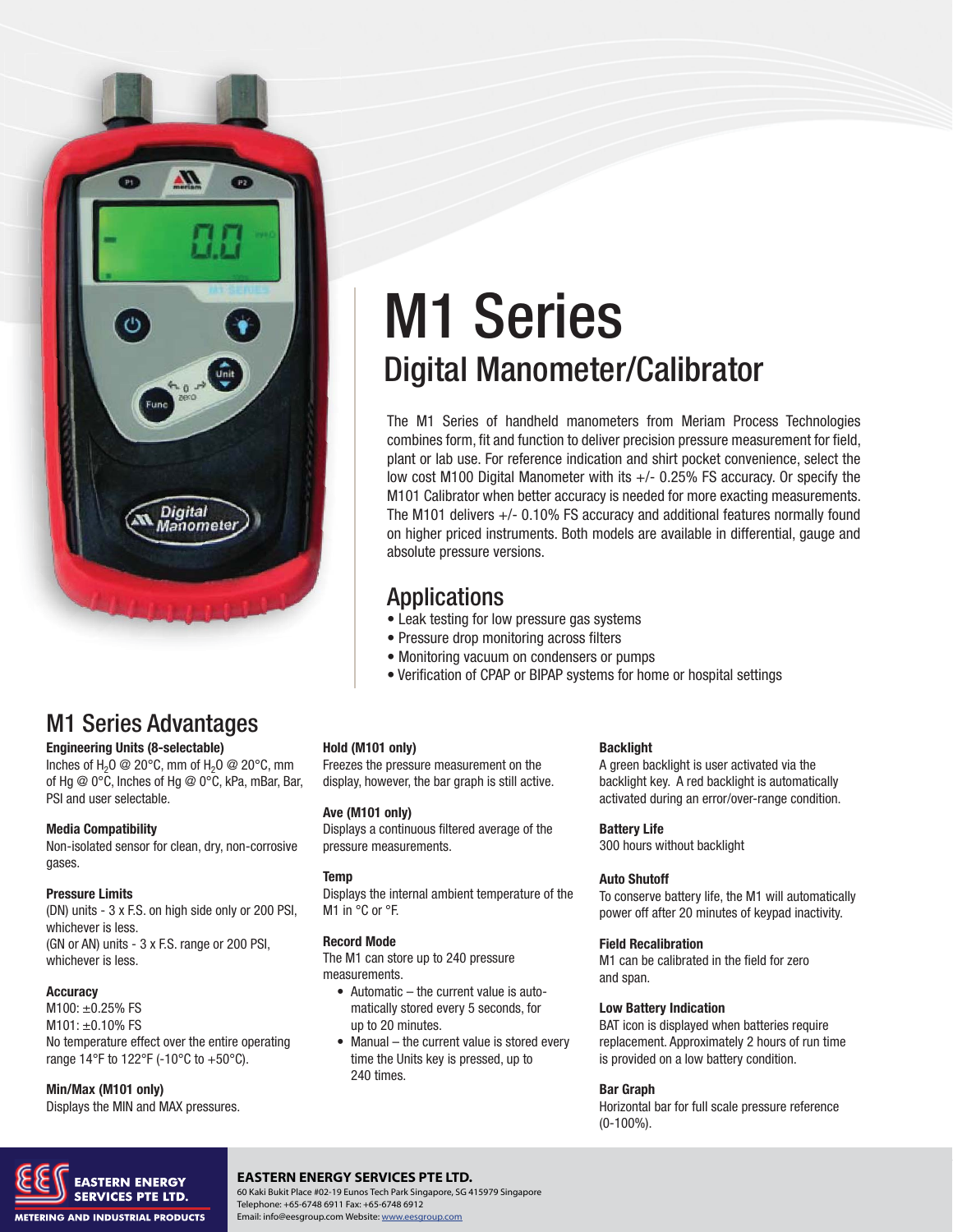# **M1 Series**



# **Digital Manometer/Calibrator**

# Ordering Information

#### Model Number & Description

M100 - (specify pressure range) - Digital Manometer M101 - (specify pressure range) - Calibrator All models include the protective red rubber boot, 4 AA batteries, and hard copy of the user's manual

#### Optional Accessories

ZA34386 Calibration Kit, Includes: (3) Nylon tubing, 6 ft., PN: A34103-3, (2) Tee, Brass, 1/8" O.D. Tubing PN: A34112, (1) Adapter,  $3/16$ " Hose Barb to  $1/8$ " MNPT PN:A34142-2, (6) Adapter, 1/8" O.D. Tube to 1/8" MNPT PN: A34012

ZA34477 Basic Test Kit, Includes: Nylon Tubing, 10 FT., PN: A34103-2 Adapter, Brass, Tubing to 1/8" MNPT PN:A34102

Z9A000053 ABS plastic carrying case

Z9P000058 Spare Protective Boot – Red (each M1 comes standard with a protective boot)

Z1055 NIST Traceable Certificate with Data

| <u>Type</u>   | Range                       | D/G/A               |
|---------------|-----------------------------|---------------------|
| <b>DN0028</b> | 0 to 28.00" $H_2O$          | Differential        |
| <b>DN0138</b> | 0 to 138.0" $H_2O$          | <b>Differential</b> |
| <b>DN0416</b> | 0 to 416.0" $H_2$ 0         | Differential        |
| <b>DN0832</b> | 0 to 832.0" $H_2O$          | <b>Differential</b> |
| <b>DN2000</b> | 0 to 2000" H <sub>2</sub> O | Differential        |
| <b>GN0005</b> | 0 to 5,000 PSI              | Gauge               |
| <b>GN0015</b> | 0 to 15.00 PSI              | Gauge               |
| <b>GN0030</b> | 0 to 30,00 PSI              | Gauge               |
| <b>GN0050</b> | 0 to 50.00 PSI              | Gauge               |
| <b>GN0100</b> | 0 to 100.0 PSI              | Gauge               |
| <b>AN0775</b> | 0 to 775.0 mm Hg            | Absolute            |
| <b>AN1551</b> | 0 to 1551 mm Hq             | Absolute            |
| AN2585        | 0 to 2585 mm Hg             | Absolute            |

| <b>Specifications</b>         |                                                                                                                                         |  |
|-------------------------------|-----------------------------------------------------------------------------------------------------------------------------------------|--|
| <b>Base Unit</b>              | Lightweight and ergonomic, 12 oz. and $(6.0" \times 3.0" \times 1.0")$ with ESD<br>dissipative polycarbonate                            |  |
| Keypad                        | Sealed membrane type with 4 dome style contact buttons                                                                                  |  |
| Temperature<br>Specifications | Storage: $-40^{\circ}$ F to 140°F (-40°C to 60°C)<br>Operating: $14^{\circ}$ F to $122^{\circ}$ F (-10 $^{\circ}$ C to 50 $^{\circ}$ C) |  |
| Power                         | 3 AA batteries providing over 300 hours of continuous use.                                                                              |  |
| Connections                   | 1/ <sub>8</sub> " female NPT 316SS. All models have a P1 and P2 port. GN and AN units have<br>a sintered metal disc installed on P2.    |  |
| NIST Traceable<br>Accuracy    | M100 Digital Manometer: $\pm$ 0.25% F.S.<br>M101 Calibrator: $\pm$ 0.10% F.S.                                                           |  |
| Certifications                | CE Mark comes standard with product<br>ΓF<br>NIST Traceable Certificate with Data (optional)                                            |  |



**EASTERN ENERGY SERVICES PTE LTD.** 60 Kaki Bukit Place #02-19 Eunos Tech Park Singapore, SG 415979 Singapore Telephone: +65-6748 6911 Fax: +65-6748 6912 Email: info@eesgroup.com Website: www.eesgroup.com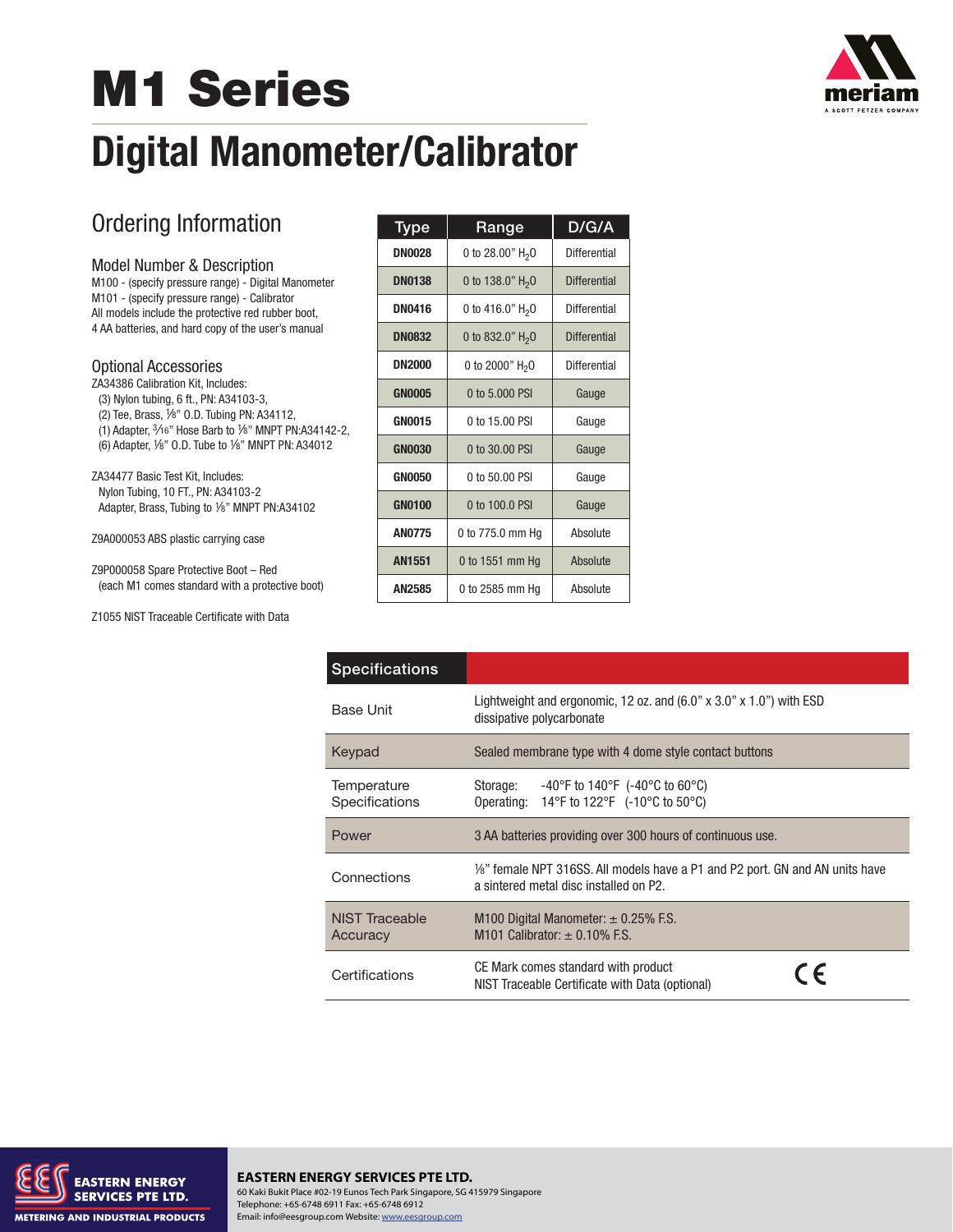

# M2 Series Smart Manometers

Meriam's M2 Series Smart Manometers bring high precision and value to handheld, digital manometer users. The M2 features NIST traceable accuracy of  $\pm 0.025\%$  of F.S., independent of temperature effect. Pressure ranges from 28" H2O F.S. to 2000 PSIG F.S. are available.

M2 pressure sensors are available to measure gauge, differential, absolute or vacuum pressure. The display can read out in any of eleven pressure units or can be linearly scaled for special user units. Differential models offer a square root flow function to display flow rate in user defined units.

An adjustable damping feature minimizes the effects of pulsating pressures. A Min/Max function captures the extremes of pulsating or varying pressure signals and a Hold function can freeze the display at any point of interest. Auto Record documents up to 240 readings for future recall.

### M2 Series Advantages

#### **Accuracy**

 $\pm$  0.025% FS or optional  $\pm$  0.05% F.S. No temperature effect from 23 $\degree$  to 122 $\degree$ F (-5 $\degree$  to +50 $\degree$ C).

#### **Certifications**

Ex ia IIC T4; Class I, Div.1 Groups A,B,C,D, T4

#### **Engineering Units**

Inches of  $H<sub>2</sub>O$  (select 4°C, 20°C, or 60°F), PSI, mm of Hg, inches of Hg, mBars, Bars, kPa, kg/cm2, cm of  $H<sub>2</sub>O$  and user selectable scaling.

#### **Media Compatibility**

DN: Non-isolated differential sensor for clean, dry, non-corrosive gases. GI & AI: Isolated Gauge or Absolute sensor for fluids compatible with 316L SS. See Meriam's M200-DI for wet/wet DP requirements.

#### **Pressure Limits**

Twice range on Gauge and Absolute (GI and AI) units. Twice range on Differential (DN) units when pressurized on high side only and 150 PSI (10.5 Kg/cm2) static when applied to both sides of the sensor simultaneously.

#### **Leak Test**

Allows users to view Min/Max pressure values and calculates leak rate per minute in pressure units. The feature is very handy when troubleshooting or pressure testing pneumatic systems.

#### **Auto Record**

Document up to 240 readings (automatically or manually) to reduce paperwork and field time. Saved readings can be recalled at any time.

#### **Damping Rates**

Exponential damping with user selectable time constant from 0.1 to 25 seconds.

#### **Min/Max Capture**

Capture speed is equal to the selected damping rate.

#### **Field Re-ca**l

The M2 series can be recalibrated in the field for zero, span, and linearity. The user has the option to select a 1 point or 5 point calibration procedure. Enables users with accurate primary standards to calibrate their devices locally if desired.

#### **Auto Shut-Off**

User selectable shut-off. Programmable at 10, 20, 30, 45, 60 minutes.



#### **EASTERN ENERGY SERVICES PTE LTD.**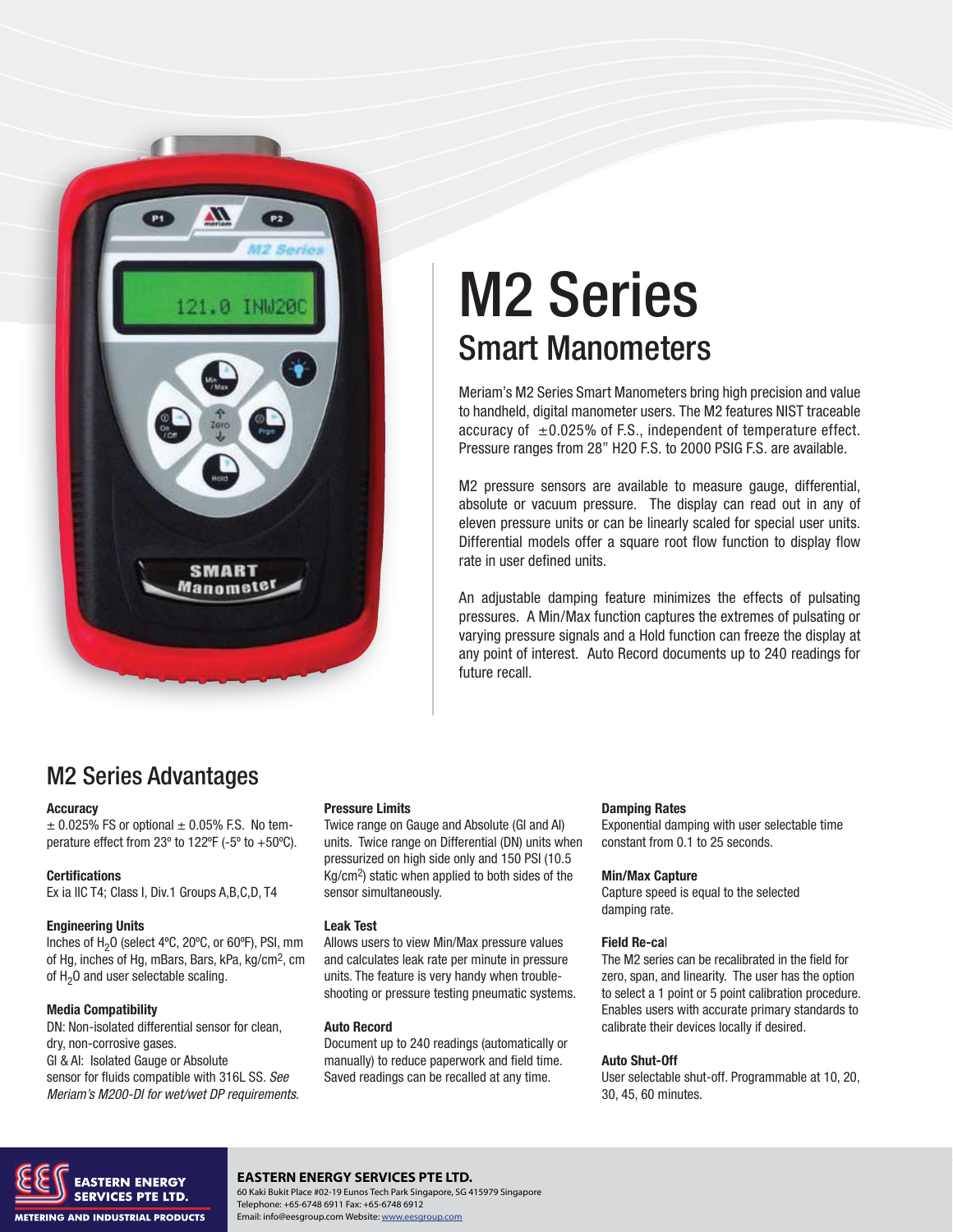# **M2 Series**



# **Smart Manometers**

## Ordering Information

Model Number & Description

M200 (specify pressure range) Smart Manometer

#### All Models Include

- · Protective Red Boot
- · 4 AA Alkaline batteries
- Hard copy user's manual

#### Optional Accessories Z9A000069 Hard Carrying Case Z9P000108 Hard Carrying Case with Vacuum Pump Z9P000109 Hard Carrying Case with Pressure Pump ZA34386 Connector Kit, brass

| <b>Specifications</b>         |                                                                                                                                                                                                                                                                                                                                                                                                  |  |  |
|-------------------------------|--------------------------------------------------------------------------------------------------------------------------------------------------------------------------------------------------------------------------------------------------------------------------------------------------------------------------------------------------------------------------------------------------|--|--|
| <b>Base Unit</b>              | 14 oz. (6.5" X 3.6" X 2.25") polycarbonate, permanently dissipative, ESD protection.                                                                                                                                                                                                                                                                                                             |  |  |
| Keypad                        | Sealed membrane type with 5 dome contact style buttons.                                                                                                                                                                                                                                                                                                                                          |  |  |
| Display                       | 5 significant digit LCD (0.25" high) 2 line x 16 alphanumeric characters with<br>contrast adjustment. Two stage backlight with visual over-range indication.                                                                                                                                                                                                                                     |  |  |
| Power                         | 4 each AA batteries providing over 100 hours of continuous use.                                                                                                                                                                                                                                                                                                                                  |  |  |
| <b>Wetted Parts</b>           | DN: 316L SS, brass, viton<br>316L SS<br>GI:<br>AI:<br>316L SS                                                                                                                                                                                                                                                                                                                                    |  |  |
| Connections                   | 1/8" female NPT, 316L SS                                                                                                                                                                                                                                                                                                                                                                         |  |  |
| NIST Traceable<br>Accuracy    | Pressure: $\pm$ 0.025% of F.S. or $\pm$ 0.05% F.S. typical. DN0028 $\pm$ 0.1% of F.S.<br>Accuracy statement includes all affects of temperature over specified operating range.                                                                                                                                                                                                                  |  |  |
| Temperature<br>Specifications | Storage:<br>-40°F to 140°F (-40°C to 60°C)<br>Operating:<br>23°F to 122°F (-5°C to 50°C) I.S Models<br>-4°F to 122°F (-20°C to 50°C) G.P Models                                                                                                                                                                                                                                                  |  |  |
| Pressure Ranges               | <b>DN0028</b><br>$(0.1\%$ F.S.)<br>$0-28"$ H <sub>2</sub> O<br><b>Differential</b><br>$0-200"$ H <sub>2</sub> O<br><b>Differential</b><br><b>DN0200</b><br>0-2000" $H_2$ 0<br><b>Differential</b><br>DN2000<br>$0-15$ PSI<br>GI0015<br>Gauge<br>GI0030<br>0-30 PSI<br>Gauge<br>GI0200<br>0-200 PSI<br>Gauge<br>GI2000<br>0-2000 PSI<br>Gauge<br>0-2000 mm Hg/<br>AI0038<br>Absolute<br>0-38 PSIA |  |  |
| Certifications                | $CE$ 0539 $\sqrt{\epsilon}$ x)    1 G<br>Class I, Div. 1 Groups A, B, C, D, T4<br>Intrinsically Safe, Exia<br>Ex ia IIC T4<br>Class I, Zone 0, AEx ia IIC T4<br>DEMKO O6 ATEX 0615699 IP 40<br>Class I, Zone 0, Ex ia IIC T4<br>$-5 C < Ta < +50 C$                                                                                                                                              |  |  |



#### **EASTERN ENERGY SERVICES PTE LTD.**

60 Kaki Bukit Place #02-19 Eunos Tech Park Singapore, SG 415979 Singapore Telephone: +65-6748 6911 Fax: +65-6748 6912 Email: info@eesgroup.com Website: www.eesgroup.com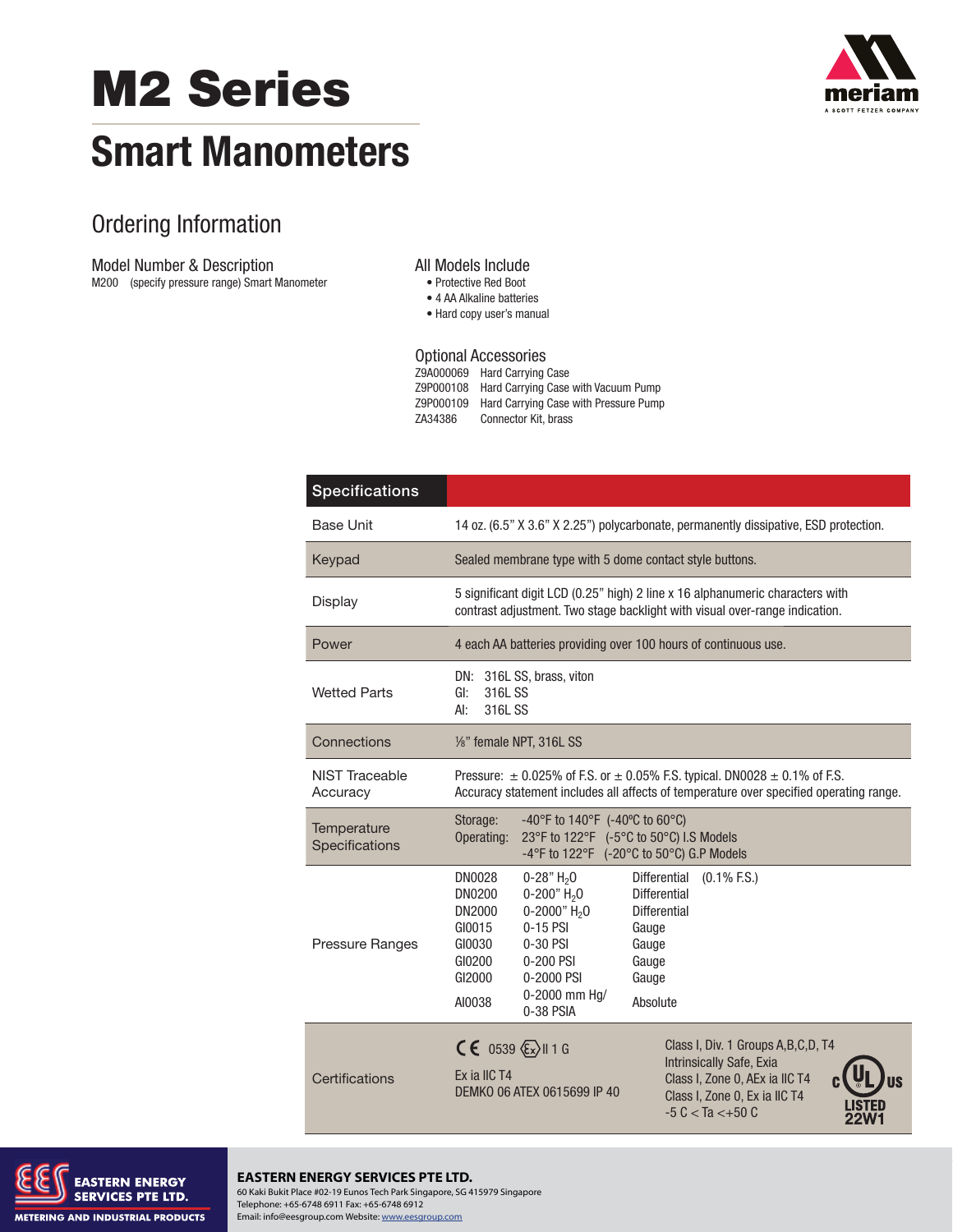

# M200-DI Wet/Wet Differential Pressure Smart Manometer

Meriam's M200-DI handheld Smart Manometer for liquids brings high accuracy to wet/wet differential pressure applications. Potentially corrosive or wet gasses are also handled by the M200-DI. Wetted parts are 316L SS with Viton O-rings (consult factory for other materials). The M200-DI features NIST traceable accuracy of  $\pm 0.05\%$  FS (±0.025% FS optional) independent of temperature effect from 23º to 122ºF for Intrinsically Safe models. The accuracy statement is good from -4º to 122ºF for general purpose models.

Pressure ranges are available from 0 - 1 PSID to 0 - 500 PSID. All ranges are rated for 1000 PSI common mode pressure. HI side overpressure rating is 3X F.S. while the LO side overpressure rating is 3X F.S. or 150 PSI, whichever is less. Optional flushing ports (pending) allow solvent clean-out of P1 and P2 ports or can be used to vent air from the connecting tubing of liquid applications.

The display can read in any of 11 pressure units or can be linearly scaled for special user units. A square root flow function allows the M200-DI to display flow in user defined engineer units. The user selectable damping feature minimizes pulsation effects. The Min/Max function captures the extremes of pulsating pressure signals and the Hold function freezes the display for convenient reading if needed. Auto Record documents up to 240 reading for future recall.

### M200-DI Advantages

#### **Accuracy**

 $±$  0.05% FS or optional ± 0.025% F.S. No temperature effect over specified operating temperature

#### **Certifications**

CE (standard) Ex ia IIC T4 Class I,Div.1 Groups A,B,C,D, T4

#### **Engineering Units**

Inches of H<sub>2</sub>O (select 4°C, 20°C, or 60°F), PSI, mm of Hg, inches of Hg, mBars, Bars, kPa, kg/cm2, cm of  $H<sub>2</sub>O$ , user selectable scaling, sq. root.

#### **Media Compatibility**

DI: Isolated differential sensor for fluids compatible with 316L SS and Viton.



#### **Pressure Limits**

Common mode: 1,000 PSI P1 (HI) only: 3X F.S. P2 (LO) only: 3X F.S. or 150 PSI, whichever is less

#### **Leak Test**

Allows users to view Min/Max pressure values and calculates leak rate per minute in pressure units. The feature is very handy when troubleshooting or pressure testing pneumatic systems.

#### **Auto Record**

Document up to 240 readings (automatically or manually) to reduce paperwork and field time. Saved readings can be recalled at any time.

#### **Min/Max Capture**

Capture speed is equal to the selected damping rate.

#### **Damping Rates**

Exponential damping with user selectable time constant from 0.1 to 25 seconds.

#### **Field Re-ca**l

The M200-DI series can be recalibrated in the field for zero, span, and linearity. The user has the option to select a 1 point or 5 point calibration procedure. Enables users with accurate primary standards to calibrate unit locally if desired.

#### **Auto Shut-Off**

User selectable shut-off. Programmable at 10, 20, 30, 45, 60 minutes.

#### **EASTERN ENERGY SERVICES PTE LTD.**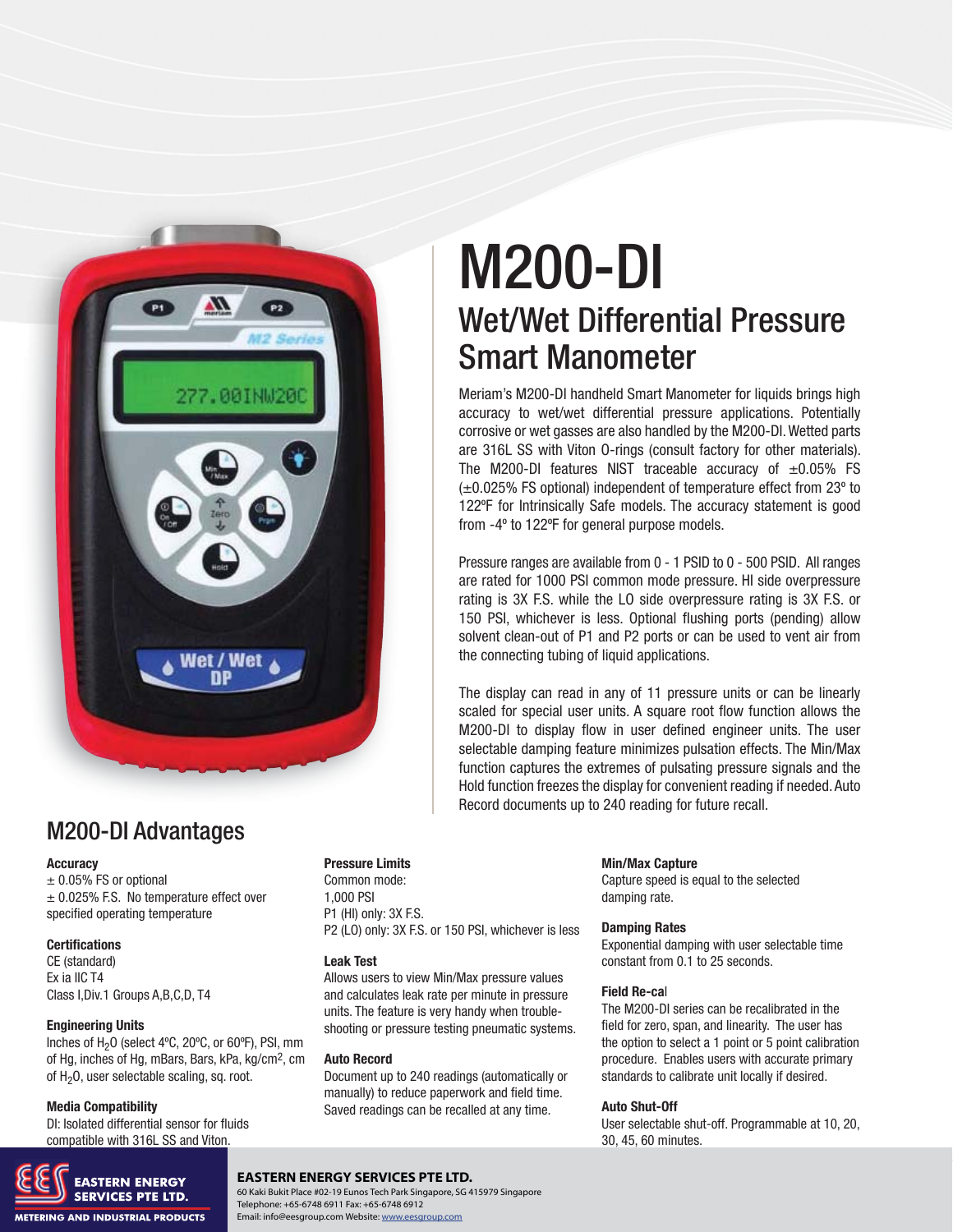# **M200-DI**



# **Wet/Wet Differential Pressure Smart Manometer**

## Ordering Information

#### All Models Include

- Protective Red Boot
- 4 AA Alkaline batteries
- User's manual

#### Order Options

- Intrinsic Safety Certification
- Flushing ports (pending)
- $\pm 0.025\%$  of F.S. or  $\pm 0.05\%$  F.S.

#### Optional Accessories

| Z9A000069         | <b>Hard Carrying Case</b>  |
|-------------------|----------------------------|
| Z1066-11          | M10-KT Hydraulic scissor   |
|                   | pump, 0-10,000 PSIG        |
|                   | includes hoses, fittings & |
|                   | carry bag                  |
| Z <sub>1089</sub> | 3-valve manifold assembly, |
|                   | 316 SS                     |



#### Manifold Options





Standard Manifold Flushing Manifold (pending)

| <b>Specifications</b>         |                                                                                                                                                                                                                                                                                                                                   |  |  |
|-------------------------------|-----------------------------------------------------------------------------------------------------------------------------------------------------------------------------------------------------------------------------------------------------------------------------------------------------------------------------------|--|--|
| <b>Base Unit</b>              | 30 oz. (6.5" X 3.6" X 2.25") polycarbonate, permanently dissipative, ESD protection.                                                                                                                                                                                                                                              |  |  |
| Keypad                        | Sealed membrane type with 5 dome contact style buttons.                                                                                                                                                                                                                                                                           |  |  |
| Display                       | 5 significant digit LCD (0.25" high) 2 line x 16 alphanumeric characters with<br>contrast adjustment. Two stage backlight with visual over-range indication.                                                                                                                                                                      |  |  |
| Power                         | 4 each AA batteries providing over 100 hours of continuous use.                                                                                                                                                                                                                                                                   |  |  |
| <b>Wetted Parts</b>           | 316L SS, Viton 0-rings<br>Consult factory for other O-ring materials                                                                                                                                                                                                                                                              |  |  |
| Connections                   | 1/2" female NPT, 316L SS, HI and LO ports 5/16 - 24 SAE/MS J1926 flushing ports<br>with 316L SS plugs (2 each, optional)                                                                                                                                                                                                          |  |  |
| NIST Traceable<br>Accuracy    | Pressure: $\pm$ 0.025% of F.S. or $\pm$ 0.05% F.S. (including all effects of temperature<br>over specified operating range)                                                                                                                                                                                                       |  |  |
| Temperature<br>Specifications | Storage:<br>$-40^{\circ}$ F to 140 $^{\circ}$ F (-40 $^{\circ}$ C to 60 $^{\circ}$ C)<br>23°F to 122°F (-5°C to 50°C) I.S Models<br>Operating:<br>-4°F to 122°F (-20°C to 50°C) G.P Models                                                                                                                                        |  |  |
| Pressure Ranges               | DI0001<br>0-1 PSID<br>Differential (pending)<br><b>Differential</b><br>DI0005<br>$0-5$ PSID<br>DI0015<br>$0-15$ PSID<br><b>Differential</b><br>DI0030<br>$0-30$ PSID<br><b>Differential</b><br>0-100 PSID<br>DI0100<br>Differential<br>DI0300<br>0-300 PSID<br><b>Differential</b><br>0-500 PSID<br><b>Differential</b><br>DI0500 |  |  |
| Certifications                | Class I, Div. 1 Groups A, B, C, D, T4<br>$CE$ 0539 $\sqrt{\frac{2}{x}}$ 11 G<br>Intrinsically Safe, Exia<br>Fx ia IIC T4<br>Class I, Zone 0, AEx ia IIC T4<br>DEMKO 06 ATEX 0615699 IP 40<br>Class I, Zone 0, Ex ia IIC T4<br>$-5 C < Ta < +50 C$                                                                                 |  |  |



#### **EASTERN ENERGY SERVICES PTE LTD.** 60 Kaki Bukit Place #02-19 Eunos Tech Park Singapore, SG 415979 Singapore

Telephone: +65-6748 6911 Fax: +65-6748 6912 Email: info@eesgroup.com Website: www.eesgroup.com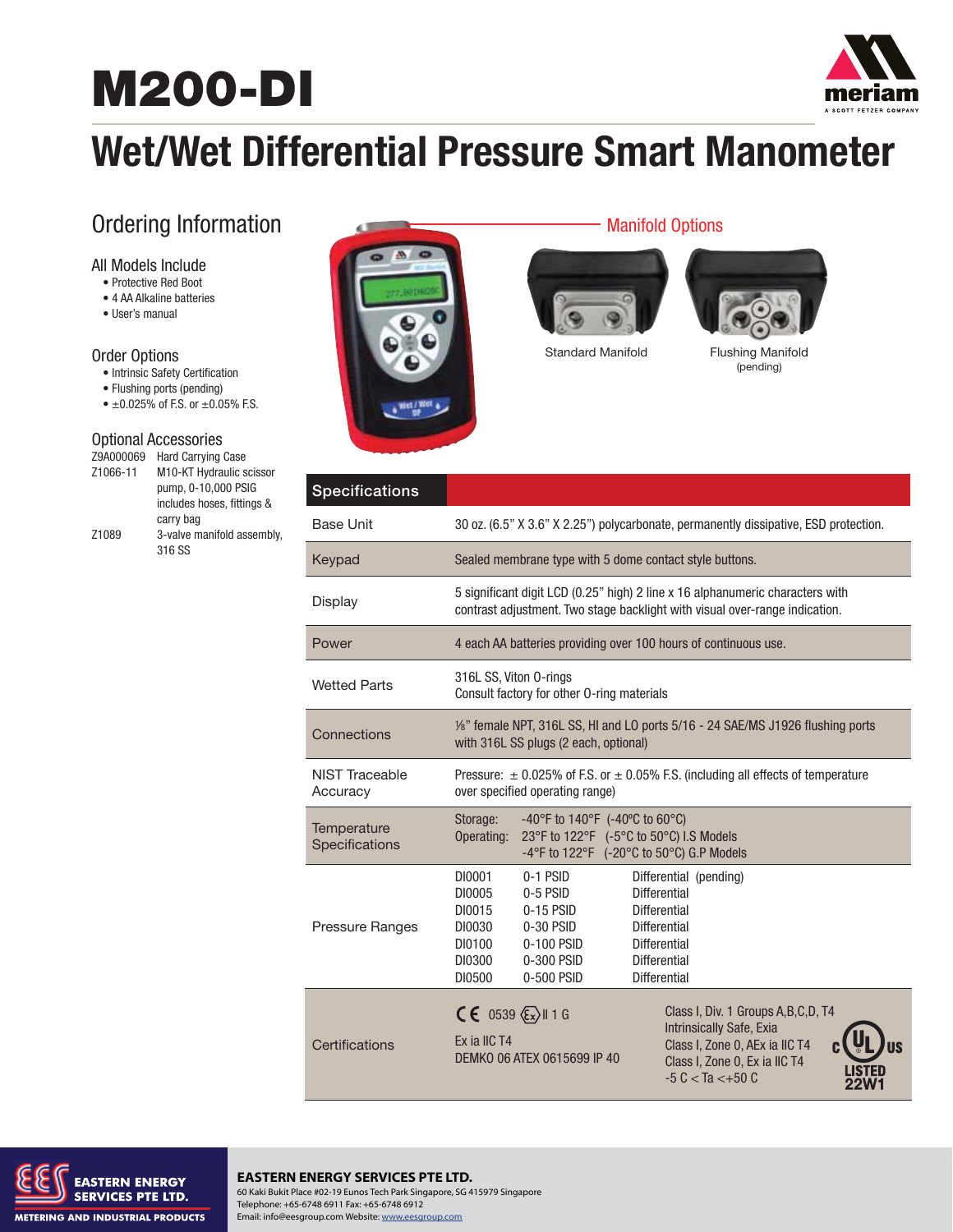**Rotary Gas Meter Tester** 

# M201 Rotary Gas Meter Tester

The M201 Rotary Gas Meter Tester is specially programmed to measure the differential pressure, and display the true average of those measurements. The amount of time over which the averaging occurs is controlled by the user. This feature addresses the flow surge and pulsation concerns.

The M201 Rotary Gas Meter Tester has an accuracy of 0.1% FS (28"  $H<sub>2</sub>O$ range) or 0.05% FS (200"  $H_2O$  range). This provides better accuracy in the low DP ranges as compared to mechanical gauges or manometers. The M201 Rotary Gas Meter Tester is well suited for use in the field, its accuracy is not affected by temperature over its calibrated range of 23ºF to 122ºF. This temperature effect on mechanical gauges, liquid manometers and some digital indicators can result in serious accuracy errors.

The digital display eliminates parallax errors, and depending on the range of the gauge, it can have a resolution of 0.01 or 0.001"  $H_2O$ . A min/max feature also allows the user to see the minimum and maximum pressures recorded during the test. The unit is portable, and with the integral push to read manifold, the M201 Rotary Gas Meter Tester can safely be used with lines having a static pressure of up to 150 PSIG.

### M201 Advantages

#### **Accuracy**

DN0028: ±0.1% FS 0-28" DN0200: ±0.05% FS 0-200" No temperature effect from 23º to 122ºF (-5º to +50ºC).

#### **Engineering Units**

Inches of H<sub>2</sub>O (select 4°C, 20°C, or 60°F), PSI, mm of Hg, inches of Hg, mBars, Bars, kPa, kg/  $cm<sup>2</sup>$ , cm of H<sub>2</sub>O and user selectable scaling.

#### **Media Compatibility**

DN: Non-isolated differential sensor for clean, dry, non-corrosive gases.

#### **Field Re-cal**

The M201 can be recalibrated in the field for zero, span, and linearity. The user has the option to select a 1 point or 5 point calibration procedure. Enables users with accurate primary standards to calibrate their devices locally if desired.

#### **Pressure Limits**

Twice range on Differential (DN) units when pressurized on high side only and 150 PSI (10.5 Kg/cm2) static when applied to both sides of the sensor simultaneously.

#### **Min/Max Capture**

Capture speed is 10X per second.

#### **Operation**

A push-to-read valve keeps HI and LO sides equalized during connection across meter. Turn M201 "ON" to get message "Press Hold to Acquire Data." Press "Hold" key to start test. User determines test time, ending test by pressing the "Hold" key again. Display will show the averaged differential pressure across the meter from test start to test stop. Press the "Hold" key again to start a new test.

#### **Auto Shut-Off**

User selectable shut-off. Programmable at 10, 20, 30, 45, 60 minutes and disable.



#### **EASTERN ENERGY SERVICES PTE LTD.**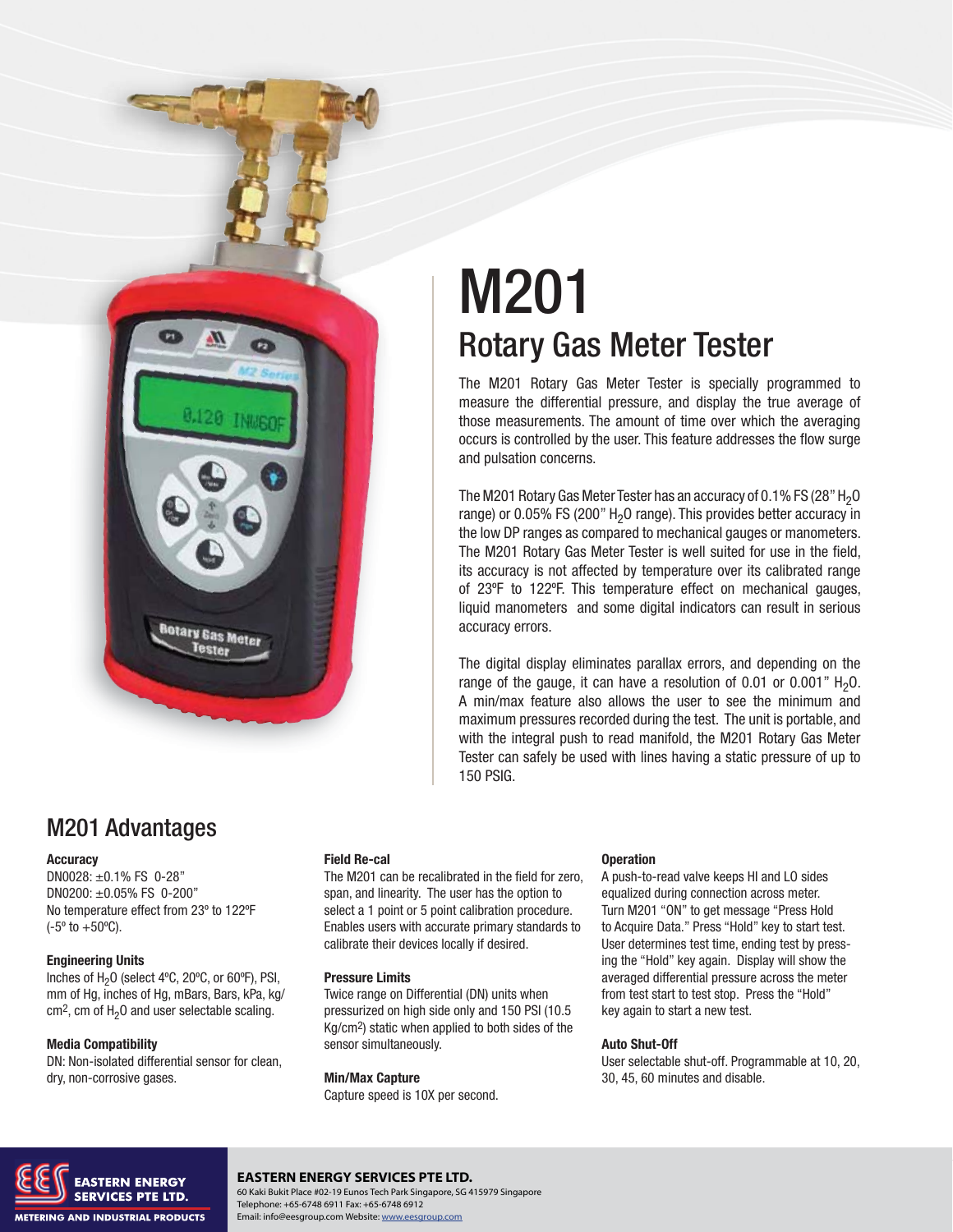# **M201 Rotary Gas Meter Tester**



## Ordering Information

#### Model Number & Description

M201 (specify pressure range) Rotary Gas Meter Tester (only available with DN0028 or DN0200 sensor range and includes integral push to read valve assembly)

#### All Models Include

- Protective Red Boot
- 4 AA Alkaline batteries
- Hard copy user's manual

#### Order Options

| Z9A000069 | <b>Hard Carrying Case</b>                             |
|-----------|-------------------------------------------------------|
| Z9P000108 | Hard Carrying Case with Vacuum Pump                   |
| Z9P000109 | Hard Carrying Case with Pressure Pump                 |
| ZA34386   | <b>Connector Kit</b>                                  |
|           | ZA900016-90727 Pete's Plug Adapter Kit Y 1/8" Needle  |
|           | ZA900016-90733 Pete's Plug Adapter Kit Y 1/16" Needle |
|           |                                                       |

| <b>Specifications</b>         |                                                                                                                                                                                                                                       |  |  |  |
|-------------------------------|---------------------------------------------------------------------------------------------------------------------------------------------------------------------------------------------------------------------------------------|--|--|--|
| <b>Base Unit</b>              | 14 oz. (6.5" X 3.6" X 2.25") polycarbonate, permanently dissipative, ESD protection.                                                                                                                                                  |  |  |  |
| Keypad                        | Sealed membrane type with 5 dome contact style buttons.                                                                                                                                                                               |  |  |  |
| Display                       | 5 significant digit LCD (0.25" high) 2 line x 16 alphanumeric characters with<br>contrast adjustment. Backlight included.                                                                                                             |  |  |  |
| Power                         | 4 each AA batteries providing over 100 hours of continuous use.                                                                                                                                                                       |  |  |  |
| <b>Wetted Parts</b>           | DN: 316L SS, brass, viton                                                                                                                                                                                                             |  |  |  |
| Connections                   | 1/8" female NPT, 316L SS                                                                                                                                                                                                              |  |  |  |
| NIST Traceable<br>Accuracy    | $DNO028: + 0.1\%$ of FS<br>DN0200: $\pm$ 0.05% of FS<br>Accuracy statement includes all affects of temperature over specified operating range.                                                                                        |  |  |  |
| Temperature<br>Specifications | Storage:<br>$-40^{\circ}$ F to 140 $^{\circ}$ F (-40 $^{\circ}$ C to 60 $^{\circ}$ C)<br>23°F to 122°F (-5°C to 50°C) I.S Models<br>Operating:<br>$-4^{\circ}$ F to 122 $^{\circ}$ F (-20 $^{\circ}$ C to 50 $^{\circ}$ C) G.P Models |  |  |  |
| Pressure Ranges               | $0-28"$ H <sub>2</sub> O<br>DN0028<br><b>Differential</b><br>$(0.1\%$ F.S.)<br>$0-200"$ H <sub>2</sub> O<br>DN0200<br><b>Differential</b><br>$(0.05\%$ F.S.)                                                                          |  |  |  |
| Certifications                | $\epsilon$<br>Class I, Div. 1 Groups A, B, C, D, T4<br>Intrinsically Safe, Exia<br>Fx ia IIC T4<br>Class I, Zone 0, AEx ia IIC T4<br>DEMKO 06 ATEX 0615699 IP 40<br>Class I, Zone 0, Ex ia IIC T4<br>$-5 C < Ta < +50 C$              |  |  |  |



#### **EASTERN ENERGY SERVICES PTE LTD.** 60 Kaki Bukit Place #02-19 Eunos Tech Park Singapore, SG 415979 Singapore Telephone: +65-6748 6911 Fax: +65-6748 6912 Email: info@eesgroup.com Website: www.eesgroup.com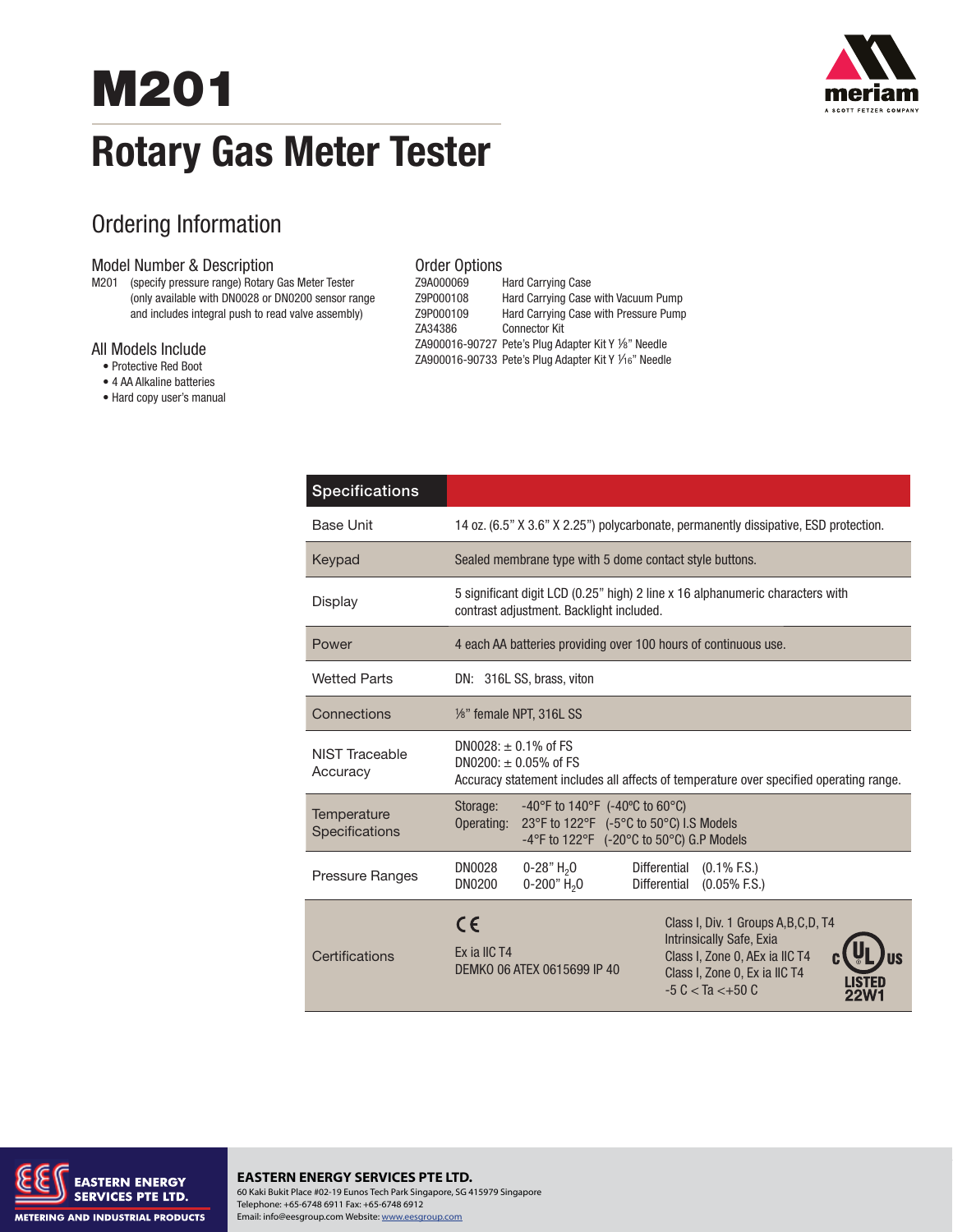

# M202 Precision Absolute Manometer

Meriam's model M202 Precision Absolute Manometer brings calibration bench accuracy to a portable, handheld unit. The pressure sensor is all 316SS allowing it to be used with liquids, gasses and corrosives compatible with 316SS. This combination of accuracy and fluid compatibility makes the M202 ideal for environmental, test or realtime process measurements of pressure relative to absolute zero.

The M202 includes features for minimum and maximum (Min/Max) value capture, tare readings and user selectable engineering units. A selectable altitude function allows users to enter site altitude above sea level in order to display local barometric pressure or barometric pressure corrected to sea level. User referenced altitude (referenced to map or trig markers) or altitude based on US Standard Atmosphere of 1962 can be selected for display. Using the altitude function with the Min/Max and Tare features makes the M202 very useful as a surveyor's tool to accurately measure changes in altitude.

### M202 Advantages

#### **Approvals**

CE compliant Optional Intrinsically safe per ATEX and cULus

#### **NIST Traceability** NIST certificate supplied for all models

**Media Compatibility** Isolated AI sensor for fluids compatible with 316SS

**Pressure Limits** 77 PSIA (4,000 mm Hg Abs) for both AI0017 and AI0038

#### **Tare**

Nulls applied pressure to allow measurement of vacuum, gauge pressure or change in pressure or altitude from a reference point

#### **Min/Max Capture**

Capture speed is equal to the selected damping rate

**Damping Rates** User selectable from 0.1 to 25 seconds

**Backlight** Green; changes to Red for over pressure Engineering Unit Selection – mm Hg, PSI, in. Hg, mbar, bar, kPa, Torr, feet, meters

#### **Altitude**

Displayed in feet or meters. Can be set by user based on map or trig marker information or standard altitude uses U.S. Standard Atmosphere of 1962 data

**Contrast Adjustment** Adjusts display for best viewing

**Field recalibration** Supported through firmware feature



#### **EASTERN ENERGY SERVICES PTE LTD.**